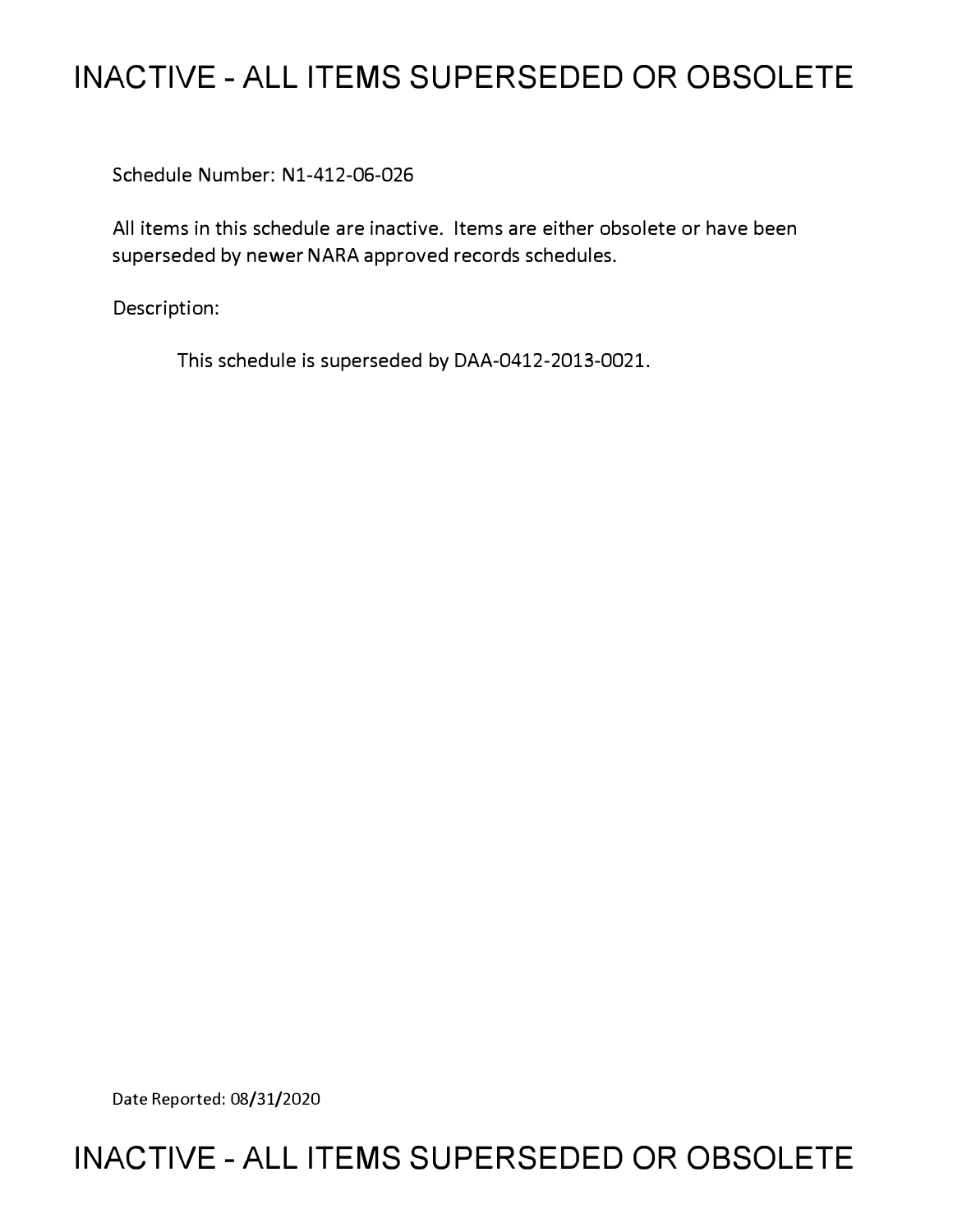|                                                                                | <b>REQUEST FOR RECORDS DISPOSITION AUTHORITY</b>                                                        |                | <b>JOB NUMBER</b>                                                                                                            |                                                               |                       |
|--------------------------------------------------------------------------------|---------------------------------------------------------------------------------------------------------|----------------|------------------------------------------------------------------------------------------------------------------------------|---------------------------------------------------------------|-----------------------|
| To: NATIONAL ARCHIVES and RECORDS ADMINISTRATION (NIR)<br>WASHINGTON, DC 20408 |                                                                                                         |                | $71 - 412 - 06 - 26$<br>$6 - 16 - 2006$<br>DATE RECEIVED                                                                     |                                                               |                       |
| 1 FROM (Agency or establishment)                                               |                                                                                                         |                | <b>NOTIFICATION TO AGENCY</b>                                                                                                |                                                               |                       |
| Environmental <sup><i>[Protection Agency</i></sup>                             |                                                                                                         |                |                                                                                                                              |                                                               |                       |
|                                                                                | 2 MAJOR SUBDIVISION                                                                                     |                |                                                                                                                              |                                                               |                       |
|                                                                                | Office of Pollution Prevention and Toxics                                                               |                | 3303a,<br>the                                                                                                                | In accordance with the provisions of 44 U.S.C.<br>disposition | request,<br>including |
| 3 MINOR SUBDIVISION<br><b>Chemical Control Division</b>                        |                                                                                                         |                | amendments, is approved except for items that may<br>marked Adisposition not approved= or<br>be<br>Awithdrawn≅ in column 10. |                                                               |                       |
|                                                                                | 4 NAME OF PERSON WITH WHOM TO CONFER                                                                    | 5 TELEPHONE    | DATE                                                                                                                         | ARCHIVIST OF THE UNITED STATES                                |                       |
| <b>Constance Downs</b>                                                         |                                                                                                         | 202-566-1640   | 1216161                                                                                                                      |                                                               |                       |
|                                                                                |                                                                                                         |                |                                                                                                                              |                                                               |                       |
| DATE<br>$45/\alpha$<br>7. Item                                                 | SIGNATURE OF AGENCY REPRESENTATIVE<br>Constance Downs<br>8 DESCRIPTION OF ITEM AND PROPOSED DISPOSITION | CITY Araf City | <b>TITLE</b><br><b>XXXX</b> TActing Agency Records Officer                                                                   | 9. GRS OR SUPERSEDED                                          | 10 ACTION TAKEN       |
| No                                                                             |                                                                                                         |                |                                                                                                                              | <b>JOB CITATION</b>                                           | (NARA USE ONLY)       |
|                                                                                | See attached U.S. EPA Schedule 372                                                                      |                |                                                                                                                              | $N1-412-01-5$                                                 |                       |
|                                                                                |                                                                                                         |                |                                                                                                                              |                                                               |                       |
|                                                                                |                                                                                                         |                |                                                                                                                              |                                                               |                       |
|                                                                                |                                                                                                         |                |                                                                                                                              |                                                               |                       |
|                                                                                |                                                                                                         |                |                                                                                                                              |                                                               |                       |
|                                                                                |                                                                                                         |                |                                                                                                                              |                                                               |                       |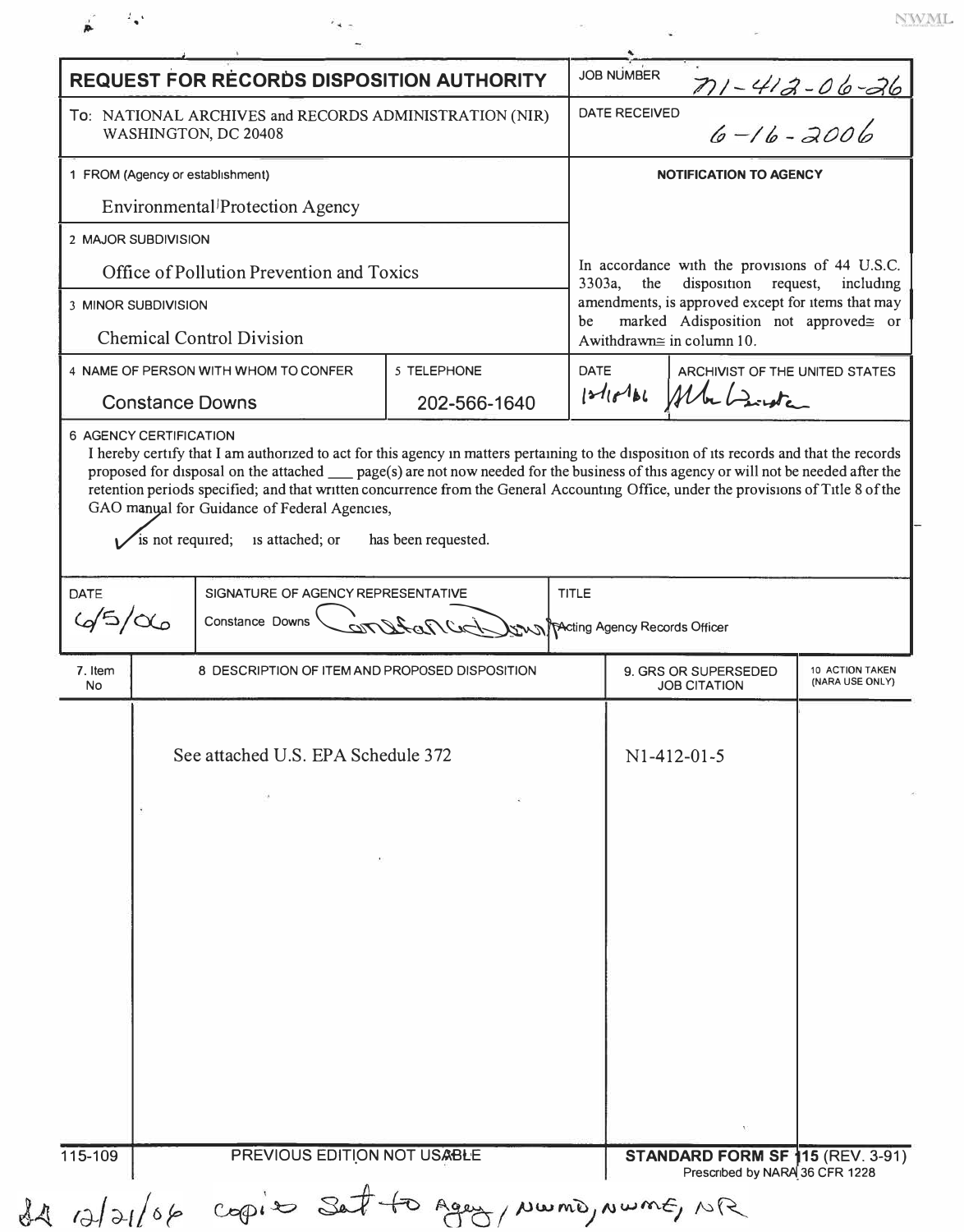# **EPA Records Schedule 372**

**Status:** Final, 02/29/2008

**Title:** TSCA Section 8 Information and Reporting Files

**Program:** Toxic Substances

**Applicability:** Headquarters

**Function:** 108-025-06-02 - Manage Toxic Substances

# **NARA Disposal Authority:**

This schedule authorizes the disposition of the record copy in any media (media neutral), excluding any records already in electronic form. Records designated for permanent retention must be transferred to the National Archives in accordance with NARA standards at the time of transfer.

•  $N1-412-06-26$ 

# **Description:**

Records consist of a wide variety of reports, notices and health and safety studies submitted per statute under the Toxic Substances Control Act (TSCA) Section 8 or voluntarily to EPA pertaining to a chemical or group of chemicals' identity, use, manufacturing production, importation, processing, health and environmental effects and fates, associated by-products, human exposure, and/or disposal data of chemicals or chemical mixtures.

The submissions vary and are as follows: Section 8(a) requires, by rulemaking, manufacturers, importers and processors of chemical substances to maintain records and/or report such data as may be required. Section 8(a) regulations can be tailored to unique information needs, such as chemical specific or information can be obtained through the use of standardized reporting rules such as:

The Preliminary Assessment Information Rule (PAIR) - This document is designed to gather information from certain chemical manufacturers and importers of identified substances to support the preliminary stages of chemical assessment.

The Comprehensive Assessment Information Rule (CAIR) - This is a standardized, flexible information gathering tool. Persons are required to report under the rule for each site of a subject chemical's manufacture, import, and/or processing.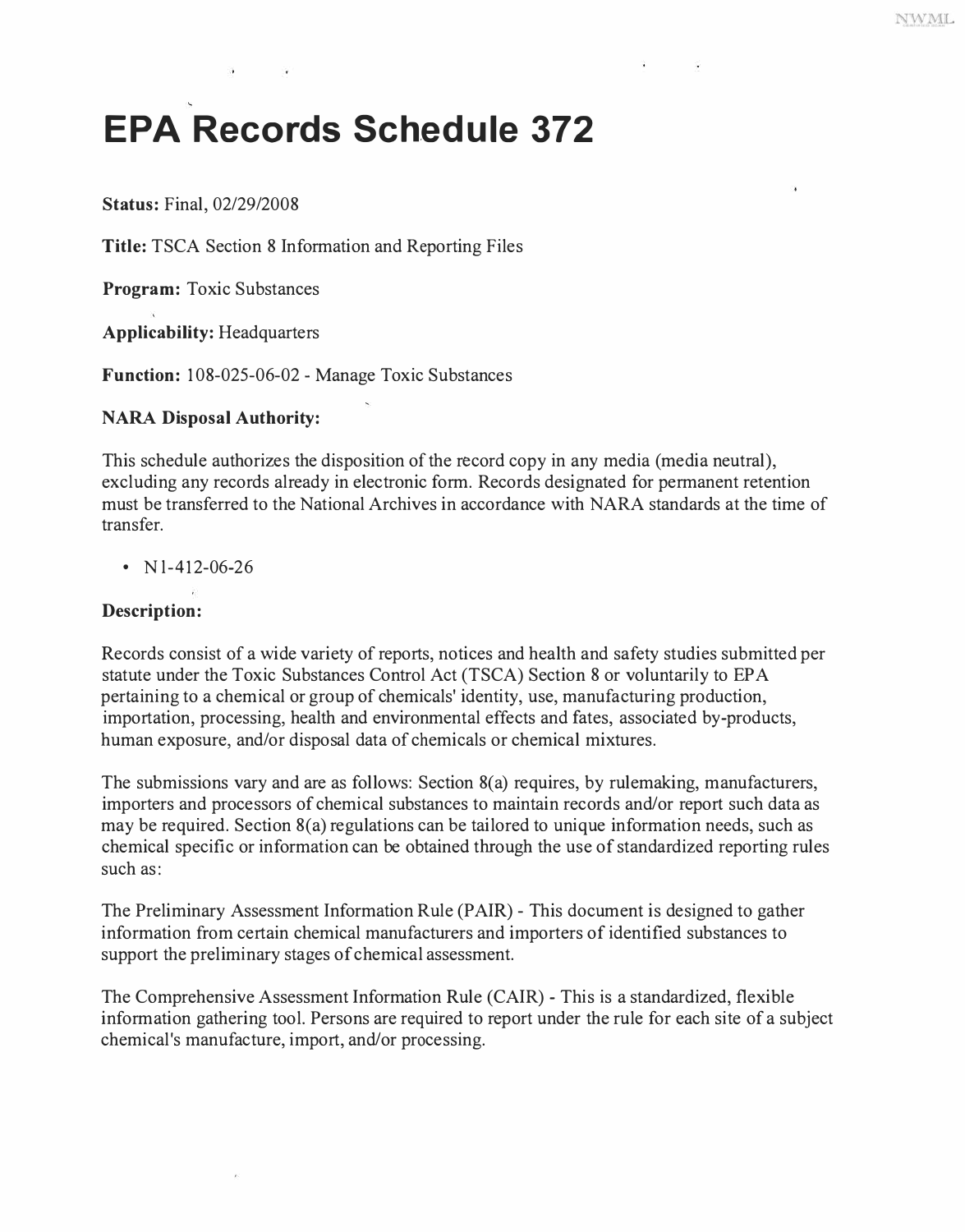Inventory Update Rule (IUR) - This standardized form is used to gather information such as Plant Site and Production Volume which is used to update the Chemical Inventory.

Section 8(a) Specific - This is a special collection of information, submitted on letterhead rather than a special form.

Section 8(b) mandates the establishment and publication of a chemicals list. The listing includes substances for which Section 5 (PMNs, SNURs) notices are submitted from the earliest date of manufacture or processing in the U.S. The list excludes all chemical substances manufactured or processed (however reported) before October 11, 1973. The list also excludes chemicals produced in low volume quantities. This list is updated at two year intervals.

Section 8(c) requires companies to record allegations of significant adverse reactions to any substance/mixture that they manufacture, import, process or distribute. These records are submitted to EPA, upon request. However, companies must maintain these records for 30 years.

Section 8(d) health and safety studies are used to support the TSCA testing program and set priorities for risk assessment. The reporting obligation ends no later than 10 years after the effective date of the required filing for removal of the substances mixture from the rule.

Section 8(e) Notice to Administrator of Substantial Risk is submitted by any person who manufactures, processes, or distributes in commerce a chemical substance or mixture and who obtains information which reasonably supports the conclusion that such a substance or mixture presents a substantial risk of injury to health or the environment.

FYI Submissions are distinguished from Section  $8(e)$  submissions in that they are not mandatorily reported but do contain information on human exposure, epidemiology, toxicity test results, monitoring studies, environmental fate and other information that may be pertinent to risk assessment.

Asbestos files includes data provided by asbestos manufacturers, processors, and importers on asbestos production, importation, exportation, processing, worker exposure, waste and disposal, and pollution control. The data were reported on EPA form 7710-36, Reporting Chemical and Industrial Users of Asbestos, and EPA form 7710-37, Reporting Secondary Processing and Importation of Asbestos Mixtures.

#### **Disposition Instructions:**

**Item a(l):** Record copy - Nonelectronic

- **Permanent**
- Close inactive records annually following the year of submission or other Agency decision.
- Transfer to the National Archives 30 years after file closure.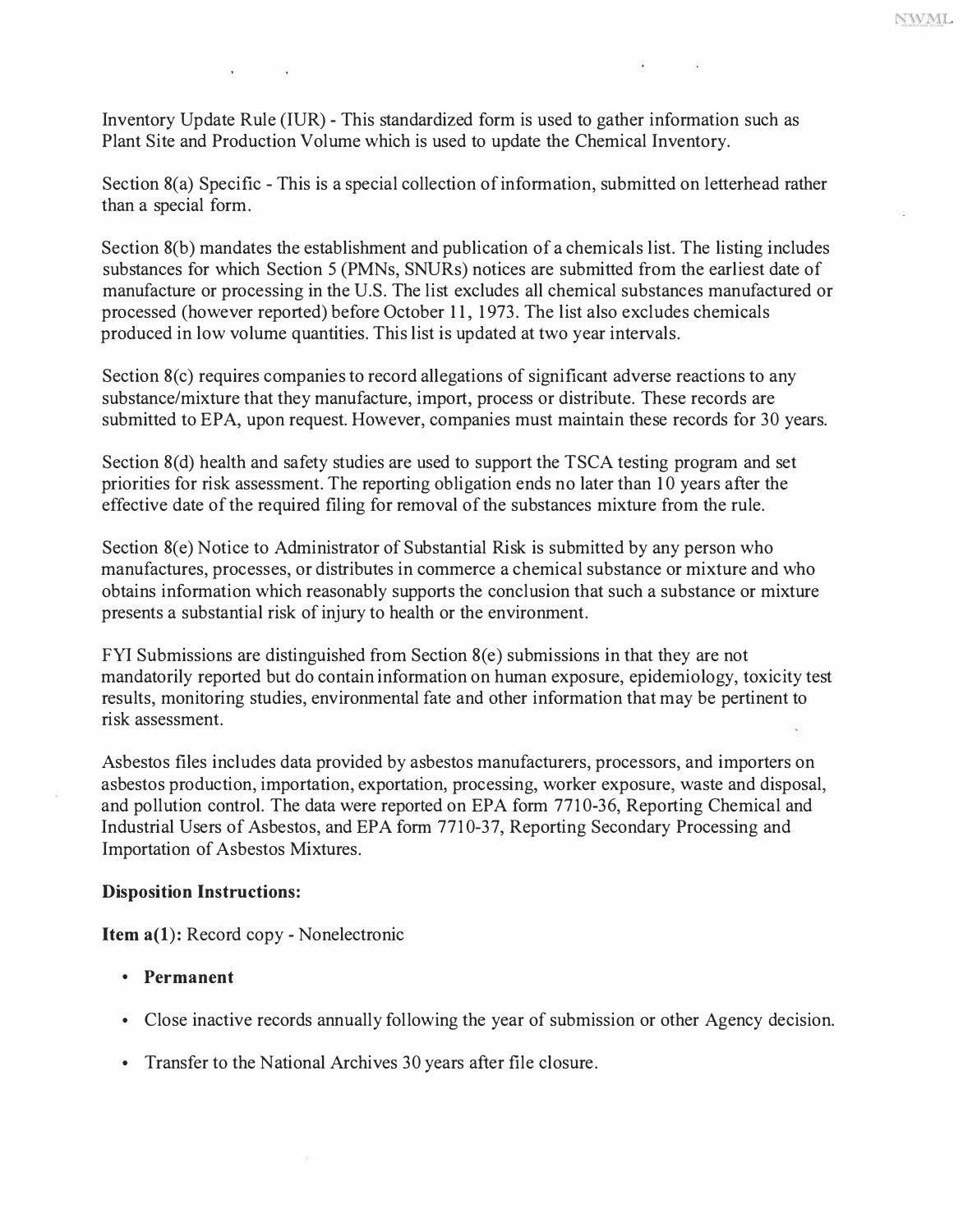## **Item a(2):** Record copy - Electronic

- **Permanent**
- Close inactive records annually following the year of submission or other Agency decision.
- Transfer to the National Archives 5 years after file closure, with any related documentation and external finding aids, as specified in 36 CFR 1228.270 or standards applicable at the time.

' **Item a(3):** Electronic copy of **a** ecords transferred to the National Archives

- **Disposable**
- Close file upon transfer to the National Archives.
- Delete after electronic record copy is successfully transferred to the National Archives.

#### **Guidance:**

The nonconfidential record copies are maintained by the program office and the Nonconfidential Information Business Center (NCIC). All confidential record copies are maintained by the Confidential Information Business Center (CBIC). Documents from the NCIC and CBIC should be retired to the FRC together.

All records, regardless of media, claimed as confidential business information (CBI) under Section 14 of TSCA must be handled in accordance with the TSCA Confidential Business Information Security Manual. The program office is responsible for maintenance and disposition of sensitive information not included in the NCIC files.

See EPA 271 - TSCA 8(a) Level A Information System (LEVEL8(A)) for data collected under the Preliminary Assessment Information Rule (PAIR). The Comprehensive Assessment Information Rule Database (CAIR) is covered in EPA 089 for information tracking systems. The TSCA Chemical Inventory System is scheduled as EPA 371.

This schedule covers a significant collection of records that support program decisions regarding the assessment and identification and testing of substance mixtures that may present substantial risk or injury to the health or the environment.

Due to the complexity of the Section 8 process, the submissions vary. However, file closures for all the documents generated in response to Section 8 of TSCA occur 1 year following the year of submissions or other Agency decision. In addition, for CAIR documents, data entry must be completed before the file closure.